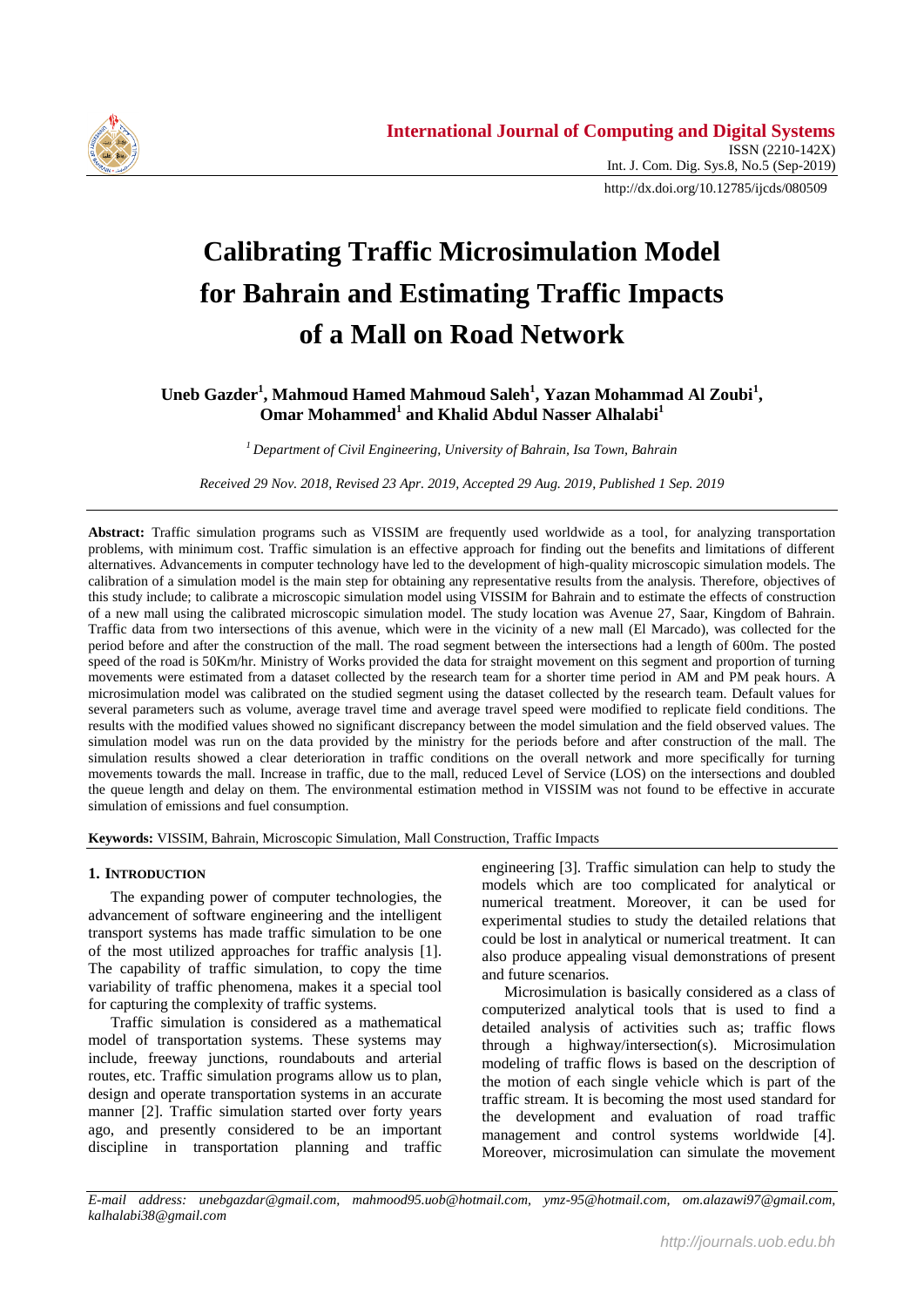and interaction of existing structures. Also, it continuously predicts the state of each single vehicle and primarily focuses on individual vehicle locations and speeds. Therefore, it can be said that any innovative solution, designed to solve traffic problems, can be evaluated from many aspects using a traffic simulation model.

In this study, PTV VISSIM was used as the tool for microsimulation. The name "VISSIM" is derived from the German words "Verkehr In Städten SIMulationsmodell" which means "Traffic in cities simulation model". VISSIM was developed by PTV ("Planung Transport Verkehr"), Karlsruhe, Germany [5].

Despite the useful features of VISSIM, there is no study found for its calibration in Bahrain. Moreover, its use for traffic impact assessment is rarely found. The studies found thus far [6,7] are either focusing on emissions modeling, which is not found to be a strong feature of VISSIM in this study, or they are using other simulation programs. Hence, this study is focused on fulfilling these gaps in the present literature.

The objectives of this study are as follows: calibrating a microscopic traffic simulation model for Bahrain using VISSIM and using the model to evaluate the traffic impacts of a new mall in the study area. The study area was an avenue with two intersections in Bahrain.

A student version of the PTV VISSIM program was used in this study to perform microsimulation. This version contains a number of restrictions which are listed below:

- Size 1 x 1 km
- 10 signal controllers
- No pedestrians
- Max. 600 simulation seconds

## **1. LITERARURE REVIEW**

Several well-known simulation models, such as VISSIM, CORSIM, Paramics, SimTraffic and Synchro, are currently used in the world. The proceeding sections give brief description about traffic simulation and discuss the advantages of VISSIM software. Some examples are also provided related to the use of VISSIM in previous traffic simulation studies. Lastly, previous work related to use of VISSIM for environmental emissions has been presented.

## *A. Traffic Simulation and Its Development*

Traffic simulation has become popular over the last few decades. It is a very effective and popular tool, used for analyzing the problems which occur in transportation and require complex analytical computations. Using simulation, transportation specialists can study the dissipation and formation of blockage on roadways, evaluate the impacts of control strategies, compare alternative geometric configurations and evaluate impacts on land use developments [8].

Traffic simulation models attempt to imitate a population of drivers in a theoretical highway network. Over the past three decades, a considerable variety of complicated computer models, that can simulate various traffic operations, have been created. Traffic simulation models can be categorized as static or dynamic, and microscopic or macroscopic [1]. Each simulation model has its own logic and limitations, which determines its application for specific components of a transportation system.

## *B. Microscopic Simulation*

The classification of traffic simulation models is based on the level of accumulation. Microscopic models consider the behavior of each single vehicle, and its interactions with other vehicles in the traffic stream. Therefore, they can simulate traffic operations in detail but usually need detailed inputs and longer execution times. Analytical procedures are incorporated in these models to evaluate existing conditions and to predict performance under different design and control scenarios [9].

Microscopic traffic simulation models include physical components, such as the roadway network, traffic control systems, and driver-vehicle units. They also include behavioral models such as driving behavior models and route choice models. These components and models have complicated data requirements and need a large number of model parameters. Microscopic simulation modeling combines queuing analysis, shockwave analysis, and other analytical techniques [9].

## *C. Calibration and Validation*

The viability of a traffic simulation model in evaluating traffic management strategies lies in its ability to accurately replicate actual traffic conditions. This requires proper calibration of its parameters which may differ from the default values. Calibration is the process in which the parameters of the simulation model are determined to a point which makes it possible to obtain a close match between the simulated and the actual traffic measurements. The traffic parameters primarily include speed, occupancy and volume. In other words, calibration is an iterative process which allows the engineer to modify the simulation model parameters until the results produced by the model is the same as those from the field measurements. Comparing the outcomes of the simulation with field data, which has not been used in the calibration, is referred to as validation [10].

## *D. Microscopic Simulation Programs*

Some of the existing microscopic traffic simulation programs include; VISSIM, CORSIM, Paramics, SimTraffic, Synchro, AIMSUN, INTEGRATION, TEXAS (Traffic EXperimental Analysis Simulation). For a long period of time, CORSIM was the industry standard and most commonly used software for microscopic traffic simulation. Recently, VISSIM has gained popularity and now competes with CORSIM as one of the most widely used microscopic traffic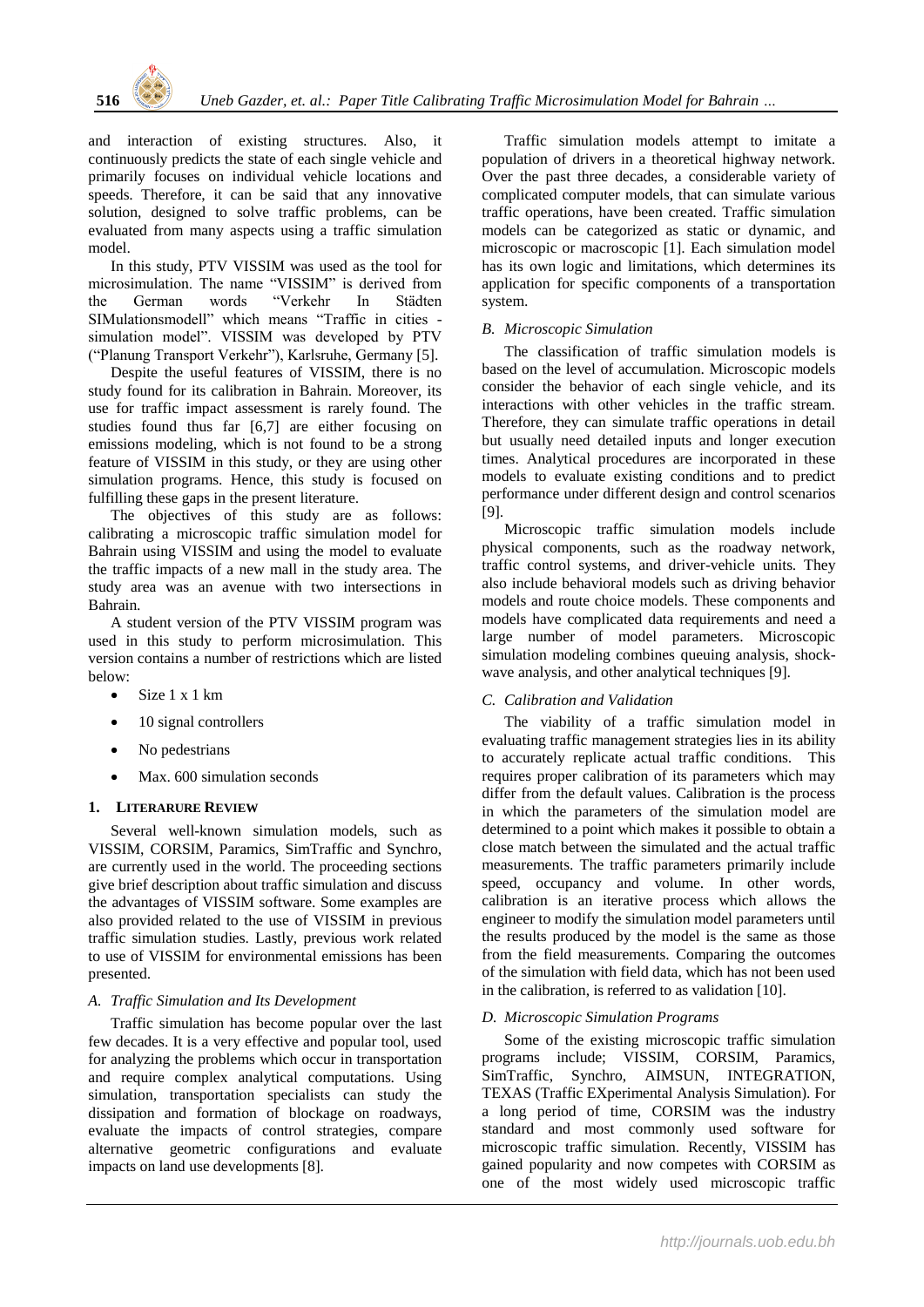simulation software in the world. Other commonly used models include SimTraffic, Paramics and Synchro.

VISSIM is a microscopic, time step, and behaviorbased traffic simulation computer program. It can model public transit operations and urban traffic and can analyze traffic (cars, trucks, pedestrians) and transit (buses, trains, trams) operations under restrictions such as traffic composition, lane configurations, transit stops, traffic signals etc. This program can be used for freeway operation studies to simulate interchange configurations, merging, weaving movements and ramp [5].

VISSIM has a graphical user interface, which allows the user to add traffic and signal data to existing base maps of intersections and road layouts. This unique feature reduces the workload required for data input, and it also improves the quality of animation of traffic and transit operations. In contrast to other simulation models, VISSIM's complicated vehicle simulation model allows the user to precisely analyze traffic/transit interactions such as curbside bus stops [11].

Researchers and academicians have been favoring VISSIM for multiple applications. Kaseko [12] has mentioned the following reasons for this trend: multimodality, maximum accuracy to detail, virtual testing of autonomous vehicles, ease of use and productivity, 2D and 3D visualization, and strong customer service.

Related to the studies done in the middle eastern countries, a study was found in which a microscopic simulation model was calibrated and validated for Saudi Arabia using VISSIM. The researchers calibrated the VISSIM model for the traffic conditions in Al-Khobar, Saudi Arabia by modifying the default values of the number of observed vehicles, additive and multiplicative parts of desired safety distance, amber signal decision, and distance required in changing lanes. VISSIM has also been used to successfully develop a microsimulation model for Dammam, Saudi Arabia [13].

## *E. Traffic Related Impacts of Commercial Development*

Traffic impact studies are often required by the state authorities for commercial projects including shopping malls. In most of the cases, these studies are limited to estimating the extra trips generated by the development on the adjoining network. These trips are often calculated using pre-defined rates such as those given by Institute of Transport Engineers (ITE) or other local agencies [14]. However, these rates do not take in to account other impacts such as; changes in driver behavior, environmental emissions and fuel consumption [15].

Traffic simulation programs, especially VISSIM, have been used to evaluate the impacts of fuel consumption and emissions due to different traffic management strategies [16]. In addition to the inherent estimation model of VISSIM, other emission models have also been integrated with success by some researchers. One of such models was Passenger Car and Heavy Vehicles Emission Model (PHEM) [17]. However, emission model used by VISSIM is known as EnViVer [16]. It is a statistical model which calculates the  $CO<sub>2</sub>$ , NOx and  $PM<sub>10</sub>$  emissions using the speed-time profile of vehicles [19]. This model has been proved to perform well in comparison to other estimation methods such as COPERT IV [20]. However, other studies have also recommended to calibrate the simulation model effectively before applying the emission estimation model [21].

Presently, the authors could not find any studies in which VISSIM has been used to evaluate the traffic and environmental impacts of commercial project.

TABLE I. VALIDATION CRITERIA [4]

| <b>Parameters</b> |        | <b>Description</b>                                                                                                                                                                                    | <b>Validation</b>                               |  |  |
|-------------------|--------|-------------------------------------------------------------------------------------------------------------------------------------------------------------------------------------------------------|-------------------------------------------------|--|--|
|                   |        |                                                                                                                                                                                                       | criteria                                        |  |  |
| Average<br>time   | travel | The difference in<br>values between the<br>average travel time<br>measured by the<br>floating<br>car<br>technique<br>(provided by the<br>ministry of works)<br>and that from the<br>simulation model  | $1 \quad$<br>standard<br>$+$<br>deviation       |  |  |
| Average<br>speed  | travel | The difference in<br>values between the<br>travel<br>average<br>speed measured by<br>the floating car<br>technique<br>(provided by the<br>ministry of works)<br>and that from the<br>simulation model | $\mathbf{1}$<br>standard<br>$^{+}$<br>deviation |  |  |

#### **2. RESULTS AND DISCUSSION**

Table II presents the summary of volume count data for each lane in the AM and PM peak hours. Preliminary values, calculated from the volume data, are also shown. These values included heavy vehicle factor (HVF) as a percentage and peak hour factor (PHF). HVF was the proportion of heavy vehicles (trucks and buses) from the total volume. PHF is the ratio between peak hour volume and peak flow rate in that hour.

It can be observed from table II that volume is generally higher in the AM peak hours as compared to PM peak hours. There is no notable difference in the PHF in different directions or hours. However, the proportion of HVF was significantly higher for the AM peak as compared to the PM peak hours for both directions.

Table III shows the roadway geometry data which was measured by the researchers in the field. The lane widths were found very close to the standard values of 3.6 m. The gradient of the road was mild, so it could be considered as a level terrain. Width of node 1 was higher as it was connecting to a major highway.

#### *A. Calibration and Validation*

The speed and travel time data provided by the ministry of works, in addition to the above-mentioned data collected in this study, was used for calibration.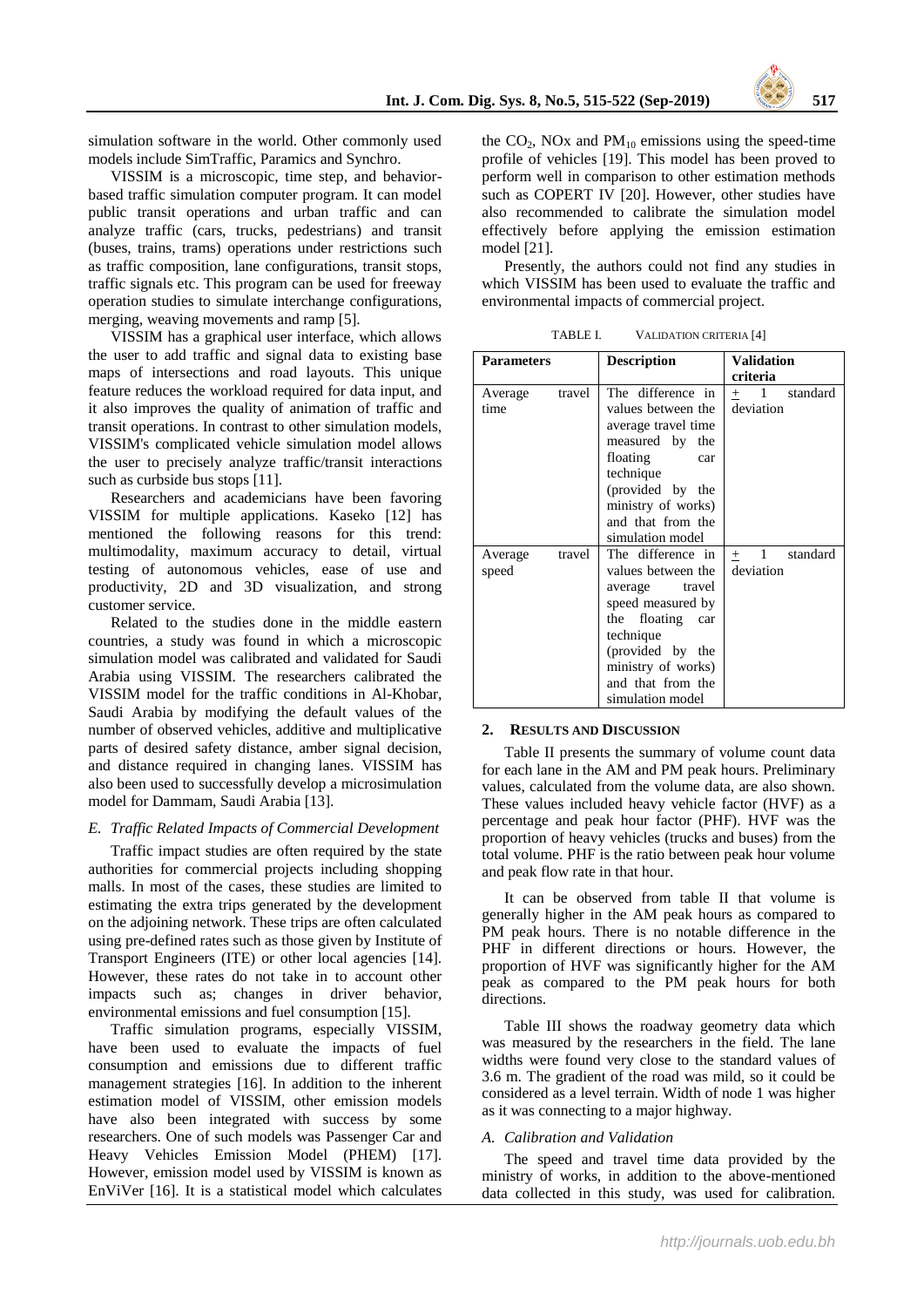

Speeds and travel times were calculated to validate the results using the validation criteria table I.

10 vehicles were chosen randomly from the simulation and their speeds and travel times were calculated for each peak hour in each lane. It is an approach used by Nyame-Baafi et al. [22] for unsignalized intersections which was also present at avenue 27. A comparison was made between the introduced speeds and the speeds provided by the ministry of works using the validation criteria given in table I. Table IV presents the results of this comparison. Wherein ASTS is average simulated travel speed, SSTS is standard deviation for simulated travel speed, ATSM is average travel speed from ministry, ASTT is average simulated travel time, SSTT is standard deviation of simulated travel time and ATTM is average travel time from ministry. It can be observed from table IV that the validation criteria were satisfied in 3, out of 4, trials. Hence, the accuracy of simulation model can be considered reasonable at default values and further calibration was not required.

| Lane 1 (AM peak hour)            |               |  |  |  |  |  |
|----------------------------------|---------------|--|--|--|--|--|
| Peak hour                        | $6:40-7:40$   |  |  |  |  |  |
| Peak hour volume for lane 1      | 883           |  |  |  |  |  |
| Volume in this hour for lane 2   | 692           |  |  |  |  |  |
| <b>Total Volume</b>              | 1575          |  |  |  |  |  |
| HVF(%)                           | 9.2           |  |  |  |  |  |
| <b>PHF</b>                       | 0.802         |  |  |  |  |  |
| Lane 2 (AM peak hour)            |               |  |  |  |  |  |
| Peak hour                        | $6:45 - 7:45$ |  |  |  |  |  |
| Volume in this hour for lane 1   | 881           |  |  |  |  |  |
| Peak hour volume hour for lane 2 | 696           |  |  |  |  |  |
| <b>Total Volume</b>              | 1577          |  |  |  |  |  |
| HVF(%)                           | 9.1           |  |  |  |  |  |
| PHF                              | 0.803         |  |  |  |  |  |
| Lane 1 (PM peak hour)            |               |  |  |  |  |  |
| Peak hour                        | $14:10-15:10$ |  |  |  |  |  |
| Peak hour volume for lane 1      | 1280          |  |  |  |  |  |
| Volume in this hour for lane 2   | 228           |  |  |  |  |  |
| <b>Total Volume</b>              | 1508          |  |  |  |  |  |
| $HVF$ $(\%)$                     | 1.9           |  |  |  |  |  |
| <b>PHF</b>                       | 0.782         |  |  |  |  |  |
|                                  |               |  |  |  |  |  |
| Lane 2 (PM peak hour)            |               |  |  |  |  |  |
| Peak hour                        | 14:50-15:50   |  |  |  |  |  |
| Volume in this hour for lane 1   | 897           |  |  |  |  |  |

| Peak hour volume for lane 2 | 308   |
|-----------------------------|-------|
| <b>Total Volume</b>         | 1205  |
| $HVF$ $(\%)$                | 17    |
| <b>PHF</b>                  | 0.756 |

| TABLE III. | ROAD GEOMETRY |
|------------|---------------|
|            |               |

| <b>Parameter</b>        | Value           |
|-------------------------|-----------------|
| Length of the road      | $600 \text{ m}$ |
| Lane width              | $3.5 \text{ m}$ |
| Width of intersection 1 | 7 m             |
| Width of intersection 2 | 9 m             |
| <b>Gradient</b>         | 0.36%           |

#### *B. Before and After Analysis*

Volume provided by the ministry for each link is given in table V. The data was run in the calibrated simulation model of VISSIM and the traffic and environmental parameters were calculated. Due to the limitation of student version of the software, the simulation could only be run for 10 minutes. But this period can be considered sufficient to observe the difference in traffic and environmental factors due to mall construction.

It can be noted from table V that the volumes to and from the main highway (links 6 and 11) has the highest movement in all cases. Furthermore, the number in the parenthesis show the % increase in volume of each link. For e.g., the increase in volume on link 11 in PM peak hour was 14.64%. In the PM peak hour, the traffic on the links joining the Shaikh Salman highway (6) showed higher growth. This could be partly due to increase in residential population in the same area from which people would travel towards offices and school/college in the morning.

TABLE IV. VALIDATION RESULTS

|             | 1<br>Lane<br>(AM) | $\mathbf{2}$<br>Lane<br>(AM peak) | Lane<br>1<br>(PM | Lane 2<br>(PM |
|-------------|-------------------|-----------------------------------|------------------|---------------|
|             | peak)             |                                   | peak)            | peak)         |
| <b>ASTS</b> | 37.86             | 36.76 km/h                        | 44.13            | 48.81         |
|             | km/h              |                                   | km/h             | km/h          |
| <b>SSTS</b> | $6.36$ km/h       | 5.87 km/h                         | 7.58             | 3.97          |
|             |                   |                                   | km/h             | km/h          |
| ATSM        | 30.00             | 42.40 km/h                        | 40.50            | 51.60         |
|             | km/h              |                                   | km/h             | km/h          |
| Valid.      | $(30.00 -$        | $(42.4 -$                         | $(44.13 -$       | $(51.60 -$    |
|             | 37.86 > 6.3       | $36.76$ $< 5.8$                   | $40.5$ $<7$ .    | 48.81 <       |
|             | 6                 | 7                                 | 58               | 3.97          |
| ASTT        | 58.45 s           | 59.93 s                           | 50.46 s          | 44.52 s       |
| <b>SSTT</b> | 9.31 s            | 10.53 s                           | 9.83 s           | $3.61$ s      |
| ATTM        | 71.43 s           | 50.54 s                           | 52.9 s           | 41.50 s       |
| Valid.      | $(71.43 -$        | $(50.54 -$                        | $(52.9 -$        | $(44.52 -$    |
|             | 58.45)>9.3        | 59.93 \ \ \ 10.                   | 50.46 < 9        | 41.50 <       |
|             |                   | 53                                | .83              | 3.6           |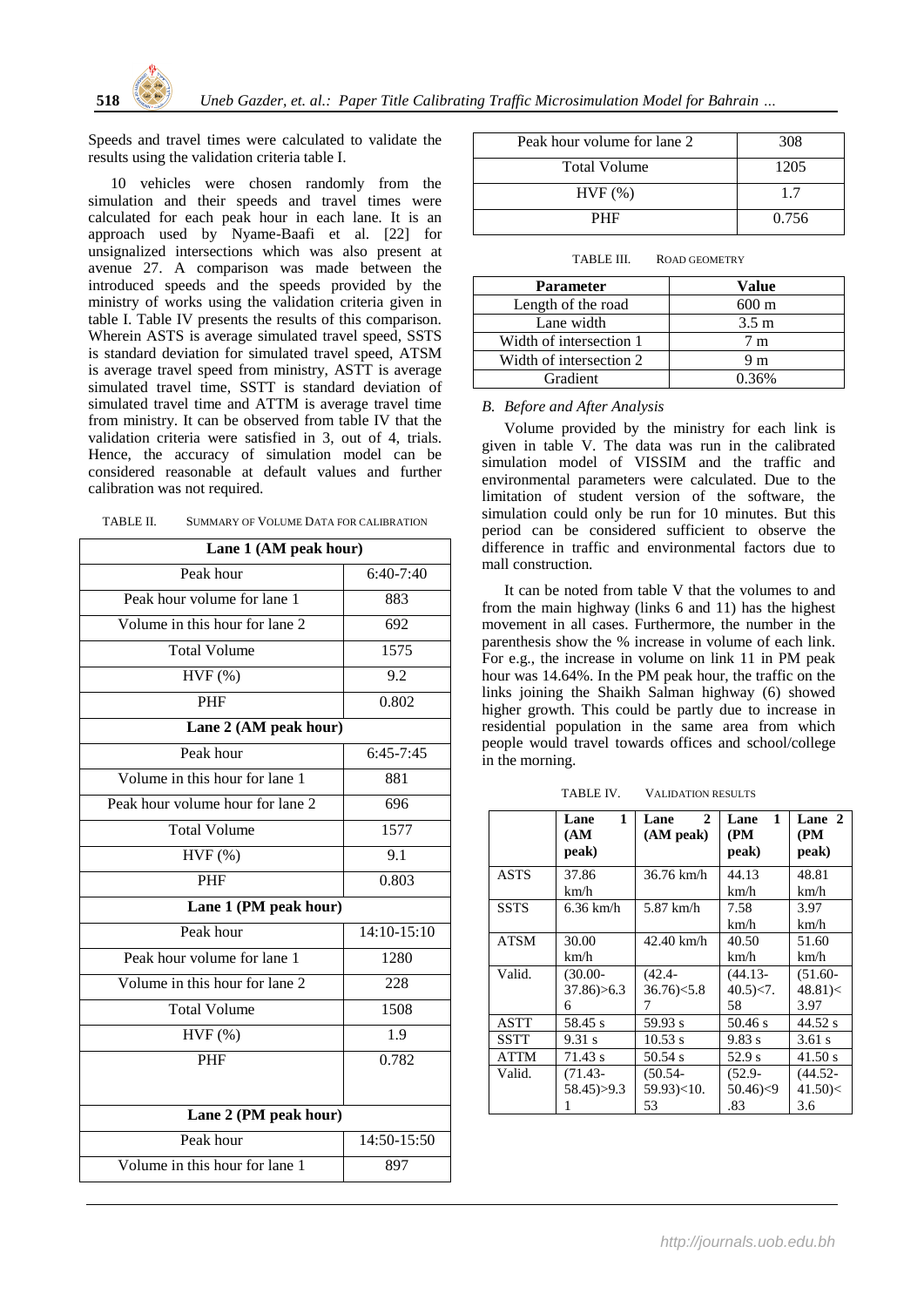

| Link | 2016<br>PM | 2016<br>AM | 2017 PM     | 2017<br>AM |
|------|------------|------------|-------------|------------|
|      |            |            | 955         | 340        |
| 11   | 833        | 270        | $(14.64)^*$ | $(25.93)*$ |
|      |            |            | 34          | 40         |
| 3    | 28         | 29         | $(21.43)*$  | $(37.93)*$ |
|      |            |            | 101         | 36         |
| 9    | 88         | 39         | $(14.77)*$  | $(-7.69)*$ |
|      |            |            | 29          | 34         |
| 2    | 24         | 33         | $(20.83)*$  | $(3.03)*$  |
|      |            |            | 1074        | 1278       |
| 6    | 899        | 1229       | $(19.47)^*$ | $(3.99)*$  |

TABLE V. COMPARATIVE VOLUMES

\* % increase in traffic volume

The results obtained from the calibrated VISSIM model, after running the simulation for each case, are shown in tables  $VI - IX$ .







Figure 2. Comparison of Delay at Nodes

The queue lengths, shown in tables VI to IX, are generally higher for turning movements (4-8, 3-6 and 3- 11) which could be attributed to the higher volumes on through movements providing less opportunity for the turning movements. The queue length was also higher for through movement 6-6 which can be due to the fact that this link has 2 lanes which are merged in to one lane after node 1. The differences, between 2016 and 2017, in

increase of queue length and delay for AM peak hours have generally been lower than PM peak hours. On node 1, highest delays were observed for movement from minor road at node 1 towards avenue 27 (3-6) in all cases. This could be attributed to the fact that it is a minor road which is merging in to the direction avenue which contains highest volume (see table V) in the study network. The construction of mall has resulted in degrading the LOS of both nodes from A to B.

The main impact of the mall can be observed in the PM peak hour for movement 4-8 which is a left turn for the travelers coming from Shaikh Salman highway. the increase in queue length was 15m and that for delay was 15 sec for this movement, as compared to PM peak hour of 2016. This could mean that shoppers are coming towards the mall from areas outside Saar which are connected by this highway. Another movement towards the mall is 11-8 which has not shown any significant impact in terms of queue length or delay in the PM peak hours. This trend could be indicative of the abovementioned fact.

With regards to the environmental factors, simulated model did not show any significant difference between 2016 and 2017 for any case. Moreover, there was no consistency shown between higher queue lengths and delay and environmental parameters. Table V also shows that links 6 and 11 have highest volumes in 2016 as well as 2017. Hence, emissions and fuel consumption are higher for through movements. Therefore, it could be said that VISSIM model was not effective in calculating environmental factors, more specifically, for turning movements. Further improvements in estimating these factors, especially for turning movements, could be achieved by more rigorous calibration or perhaps employment of a different environmental estimation model. This trend would also justify the use of environmental estimation models employed in previous studies [17,20].

Due to the above-mentioned issues with environmental factors, comparison for nodes were only made for traffic parameters in figures 3 and 4. It could be observed that node 2 has higher values for AM and PM peak hours in both years. The highest queue length and delay was observed for node 2 in PM peak hour of 2017. The increase in queue length was almost 10m higher for this case than any other time of 2016 or 2017. Consequently, the delay was increased by 2 times or more compared to any other case for node 2. Queue length and delay was also higher for node 1 in 2017 PM peak hour. This is clearly indicative of the impact of mall construction.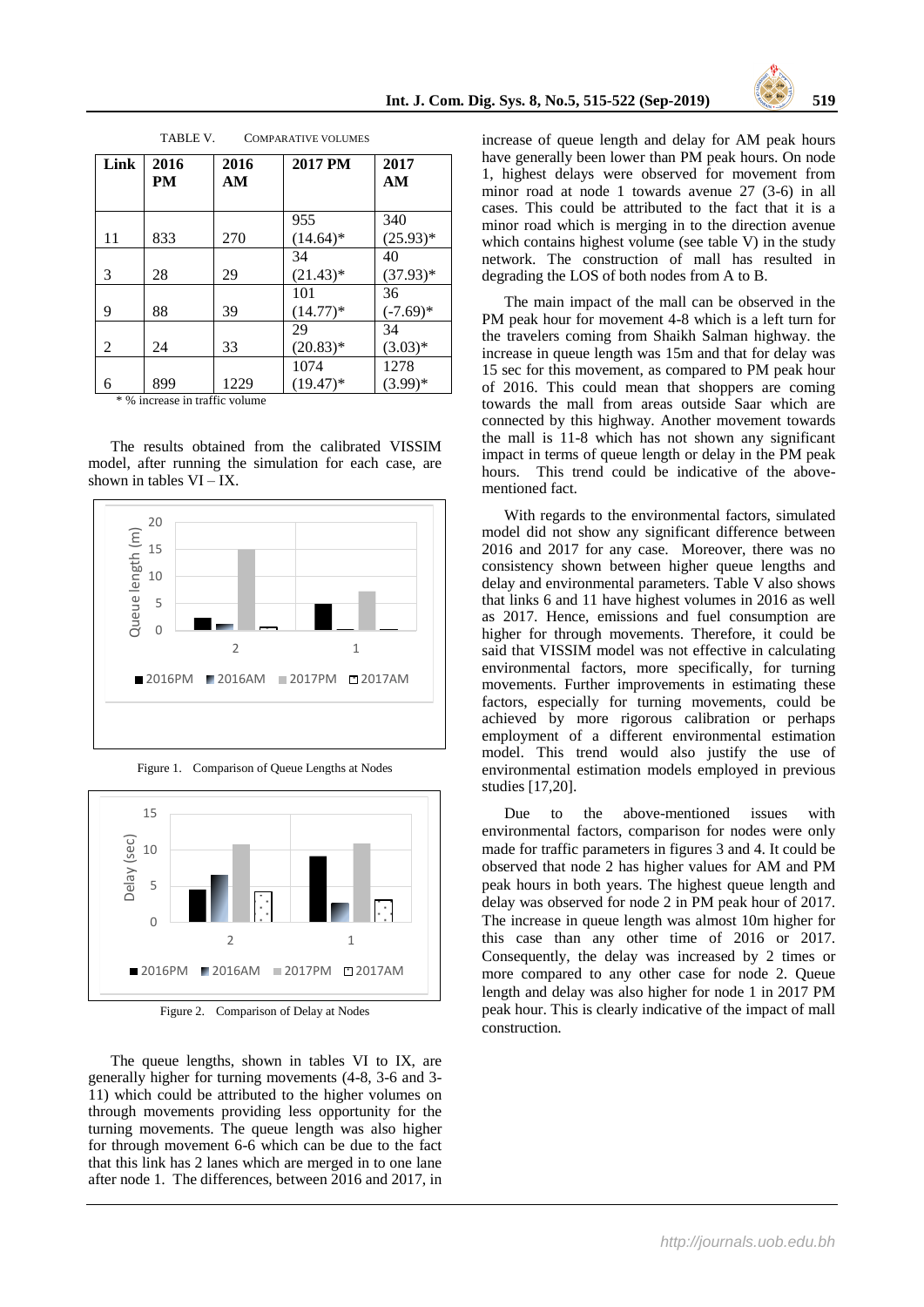

| Movement  | Qlenth (m) | LO |
|-----------|------------|----|
| $2 - 7$   | 0.00       |    |
| $3-6$     | 1.14       |    |
| $3 - 11$  | 0.86       |    |
| 6-6       | 12.06      |    |
| $11 - 11$ | 0.00       |    |
| $12 - 7$  | 0.10       |    |
| Node 2    | 2.36       |    |
| 4-8       | 27.96      |    |
| $6 - 6$   | 0.00       |    |
| $9 - 6$   | 1.65       |    |
| $9 - 11$  | 0.00       |    |
| 11-8      | 0.09       |    |
| 11-11     | 0.00       |    |
| Node 1    | 4.95       |    |

TABLE VI. SIMULATION RESULTS FOR 2016 PM PEAK HOUR

| Movement  | $Q$ lenth $(m)$ | LOS | Delay (sec) | CO     | <b>NO<sub>x</sub></b> | <b>VOC</b> | Fuel $(L)$ |
|-----------|-----------------|-----|-------------|--------|-----------------------|------------|------------|
| $2 - 7$   | 0.00            |     | 0.00        | 1.51   | 0.29                  | 0.35       | 0.02       |
| $3-6$     | 1.14            |     | 20.72       | 3.39   | 0.66                  | 0.78       | 0.05       |
| $3-11$    | 0.86            |     | 47.03       | 1.26   | 0.25                  | 0.29       | 0.02       |
| $6 - 6$   | 12.06           | A   | 6.16        | 64.54  | 12.56                 | 14.95      | 0.92       |
| $11 - 11$ | 0.00            |     | 1.89        | 35.83  | 6.97                  | 8.30       | 0.51       |
| $12 - 7$  | 0.10            |     | 6.52        | 2.06   | 0.40                  | 0.47       | 0.03       |
| Node 2    | 2.36            |     | 4.57        | 109.10 | 21.23                 | 25.28      | 1.56       |
| $4 - 8$   | 27.96           |     | 34.58       | 62.57  | 12.17                 | 14.50      | 0.89       |
| 6-6       | 0.00            |     | 7.00        | 45.86  | 8.92                  | 10.63      | 0.66       |
| $9 - 6$   | 1.65            |     | 22.29       | 8.64   | 1.68                  | 2.00       | 0.12       |
| $9 - 11$  | 0.00            | A   | 0.83        | 0.30   | 0.06                  | 0.07       | 0.01       |
| $11-8$    | 0.09            |     | 0.79        | 1.94   | 0.378                 | 0.45       | 0.03       |
| $11 - 11$ | 0.00            |     | 1.42        | 29.78  | 5.79                  | 6.90       | 0.42       |
| Node 1    | 4.95            |     | 9.17        | 150.10 | 29.20                 | 34.79      | 2.15       |

TABLE VII. SIMULATION RESULTS FOR 2017 PM PEAK HOUR

| Movement  | $Q$ lenth $(m)$ | LOS | Delay (sec) | CO     | <b>NO<sub>x</sub></b> | <b>VOC</b> | Fuel $(L)$ |
|-----------|-----------------|-----|-------------|--------|-----------------------|------------|------------|
| $2 - 7$   | 0.00            |     | 0.00        | 1.51   | 0.29                  | 0.35       | 0.02       |
| $3-6$     | 2.32            |     | 67.66       | 11.05  | 2.15                  | 2.56       | 0.16       |
| $3-11$    | 3.56            |     | 0.00        | 0.00   | 0.00                  | 0.00       | 0.00       |
| $6 - 6$   | 83.88           | B   | 17.35       | 91.73  | 17.85                 | 21.26      | 1.31       |
| $11 - 11$ | 0.00            |     | 2.55        | 41.15  | 8.01                  | 9.54       | 0.59       |
| $12 - 7$  | 0.08            |     | 5.77        | 2.02   | 0.39                  | 0.47       | 0.03       |
| Node 2    | 14.97           |     | 10.79       | 147.43 | 28.69                 | 34.17      | 2.11       |
| $4 - 8$   | 42.46           |     | 50.91       | 62.66  | 12.19                 | 14.52      | 0.90       |
| $6-6$     | 0.00            |     | 8.26        | 45.48  | 8.85                  | 10.54      | 0.65       |
| $9 - 6$   | 1.14            |     | 15.63       | 7.87   | 1.53                  | 1.82       | 0.11       |
| $9 - 11$  | 0.03            | B   | 0.50        | 0.30   | 0.06                  | 0.07       | 0.00       |
| $11-8$    | 0.00            |     | 1.17        | 2.47   | 0.48                  | 0.57       | 0.04       |
| $11 - 11$ | 0.00            |     | 1.95        | 35.60  | 6.93                  | 8.25       | 0.51       |
| Node 1    | 7.27            |     | 10.93       | 153.99 | 29.96                 | 35.69      | 2.20       |

TABLE VIII. SIMULATION RESULTS FOR 2017 AM PEAK HOUR

| Movement  | Qlenth(m) | LOS   | Delay (sec) | CO    | <b>NO<sub>x</sub></b> | <b>VOC</b> | Fuel $(L)$ |
|-----------|-----------|-------|-------------|-------|-----------------------|------------|------------|
| $2 - 7$   | 0.00      |       | 0.00        | 1.51  | 0.29                  | 0.35       | 0.02       |
| $3-6$     | 2.04      |       | 32.11       | 3.57  | 0.70                  | 0.83       | 0.05       |
| $3-11$    | 1.66      |       | 23.93       | 2.33  | 0.45                  | 0.54       | 0.03       |
| 6-6       | 0.00      | LOS A | 4.46        | 68.55 | 13.34                 | 15.89      | 0.98       |
| $11 - 11$ | 0.00      |       | 0.44        | 13.31 | 2.59                  | 3.08       | 0.19       |
| $12 - 7$  | 0.06      |       | 5.93        | 1.02  | 0.20                  | 0.24       | 0.01       |
| Node 2    | 0.63      |       | 4.27        | 90.28 | 17.56                 | 20.92      | 1.29       |
| $4 - 8$   | 1.42      |       | 4.95        | 31.44 | 6.12                  | 7.29       | 0.45       |
| 6-6       | 0.00      |       | 3.24        | 44.05 | 8.57                  | 10.21      | 0.63       |
| $9-6$     | 0.10      |       | 5.67        | 2.43  | 0.47                  | 0.56       | 0.03       |
| $9-11$    | 0.00      | LOS A | 0.00        | 0.00  | 0.00                  | 0.00       | 0.00       |
| $11-8$    | 0.04      |       | 4.43        | 1.13  | 0.22                  | 0.26       | 0.02       |
| $11 - 11$ | 0.00      |       | 0.19        | 11.89 | 2.31                  | 2.76       | 0.17       |
| Node 1    | 0.26      |       | 3.12        | 90.86 | 17.68                 | 21.06      | 1.30       |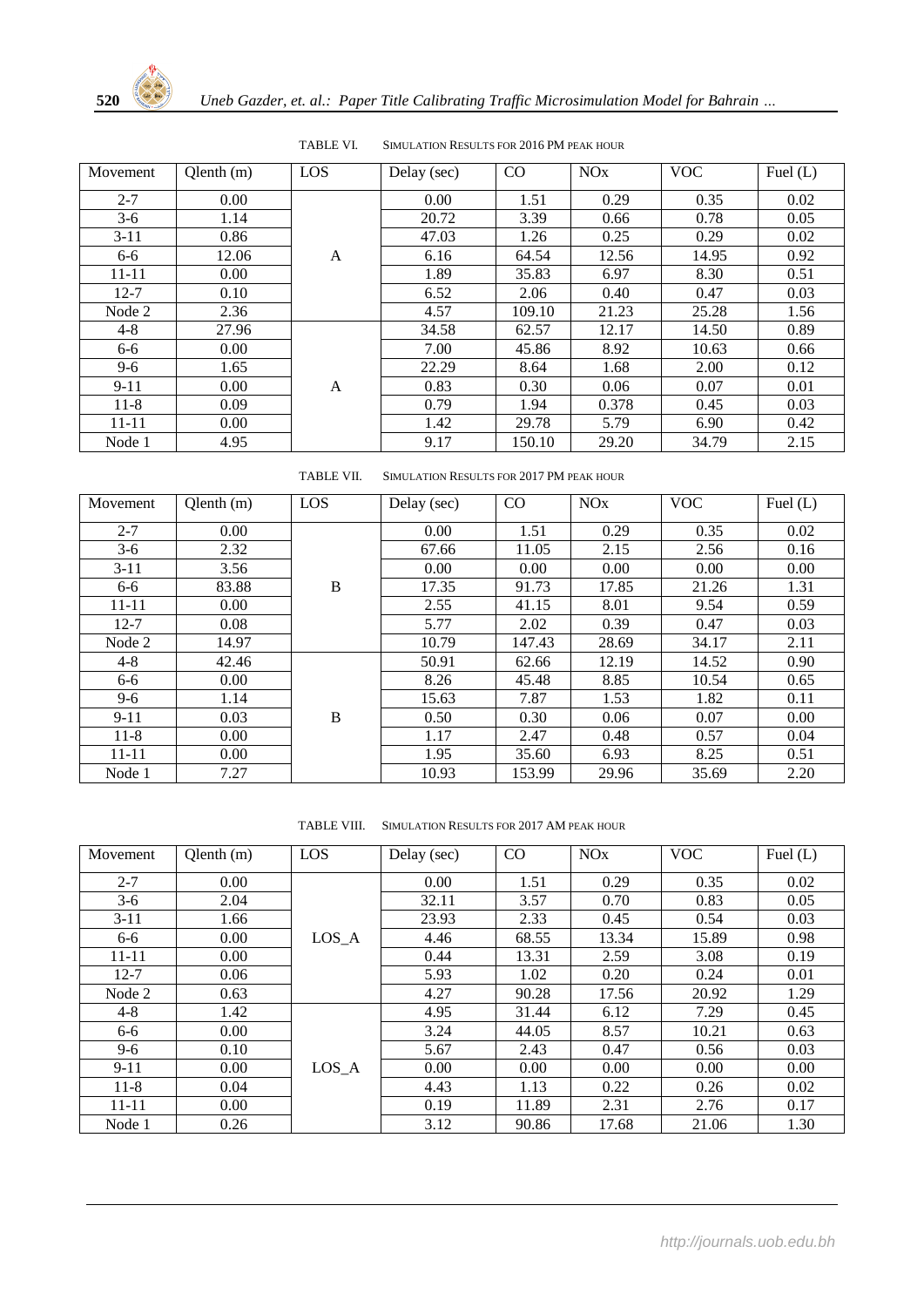#### **3. CONCLUSIONS**

The main objective of the study was to develop a microscopic simulation mode for Avenue 27 with two intersections in Bahrain by using PTV VISSIM software. The subsequent objective was to use the calibrated model for determining the traffic impacts of a new mall near avenue 27. The goal was achieved by validating the simulation model results with the real data at default values. The criteria for validating the simulation results was based upon the variation in the simulation data, shown by its standard deviation. Traffic volume data shows that the road segment had high percentage of heavy vehicles in the morning peak hours as compared to the evening peak hours.

Based on this study, it is found that VISSIM is a useful tool which can be used for traffic management and operations in Bahrain without requiring considerable efforts for calibration and validation. Hence, it could be considered as an effective tool to identify and analyze smart solutions for traffic issues in Bahrain.

Therefore, further study was done to analyze the traffic and environmental impacts of a shopping mall on the nearby road and intersections. It was found that the construction of mall resulted in reducing the LOS on both adjoining intersections. The movement towards the mall had highest impact in terms of queue length and delay. Further degradation in the traffic conditions can be expected in the study area with normal growth rate of traffic at that location. The simulation model was not useful in estimating the environmental parameters especially for turning movements. This could be solved by, doing rigorous calibration with additional parameters for turning movements, or using other available methods for environmental factor estimation.

#### **ACKNOWLEDGMENT**

The authors acknowledge the cooperation from Ministry of Works for providing us with the required data and special thanks to Eng. Hari who was coordinating with us from the ministry.

#### **REFERENCES**

- [1] Dimitrakopoulos, G., & P. Demestichas, "Intelligent transportation systems", IEEE Vehicular Technology Magazine, 5(1), 77-84, (2010).
- [2] Barceló, J. "Fundamentals of traffic simulation", Vol. 145, New York: Springer, (2010).
- [3] Brockfeld, E., R. D. Ku ̈hne, & P. Wagner, "Calibration and validation of microscopic traffic flow models," Transportation Research Record, Albany, California, (2004)
- [4] Ahmed, S. A. "Calibration of VISSIM to the Traffic Conditions of Khobar and Dammam,", M.S. Thesis, King Fahd University of Petroleum and Minerals (K.F.U.P.M), Dhahran, (2005).
- [5] "Vissim user manual V.3.70", Karlsruhe, Germany, April, 2013.
- [6] Aditjandra, P. T., F. Galatioto, M. C. Bell, & T. H. Zunder, "Evaluating the impacts of urban freight traffic: application of micro-simulation at a large establishment", Eur J Transp Infrastruct Res, 16(1), 4-22, (2016).
- [7] Chen, K., & L. Yu, "Microscopic traffic-emission simulation and case study for evaluation of traffic control strategies", Journal of Transportation Systems Engineering and Information Technology, 7(1), 93-99, (2007).
- [8] Taylor, N. B. "The CONTRAM dynamic traffic assignment model", Networks and Spatial Economics, 3(3), 297-322, (2003).
- [9] Park, B., & J. Schneeberger, "Microscopic simulation model calibration and validation: case study of VISSIM simulation model for a coordinated actuated signal system", Transportation Research Record: Journal of the Transportation Research Board, (1856), 185-192, (2003).
- [10] Fellendorf, M., & Vortisch, P. "Validation of the microscopic traffic flow model VISSIM in different real-world situations", 80th Meeting of the Transportation Research Board, Washington, D.C., (2015)
- [11] Fellendorf, M., & P. Vortisch, "Microscopic traffic flow simulator VISSIM", In Fundamentals of traffic simulation (pp. 63-93). Springer New York, (2010).
- [12] Kaseko, M.S. "Comparative evaluation of simulation software for traffic operations (No. RDT 03-032)", (2002), https://www.nevadadot.com/home/showdocument?id=4010 Accessed November 17, 2017.
- [13] Ratrout, N. T., & S. M. Rahman, "A comparative analysis of currently used microscopic and macroscopic traffic simulation software", The Arabian Journal for Science and Engineering, 34(1B), 121-133, (2009).
- [14] Gonzalez-Feliu, J., & C. Peris-Pla, "Impacts of retailing attractiveness on freight and shopping trip attraction rates", Research in Transportation Business & Management, 24, 49-58, (2017).
- [15] Millard-Ball, A. "Phantom trips: Overestimating the traffic impacts of new development", Journal of Transport and Land Use, 8(1), 31-49, (2015).
- [16] Stevanovic, A., J. Stevanovic, K. Zhang, & S. Batterman, "Optimizing traffic control to reduce fuel consumption and vehicular emissions: Integrated approach with VISSIM, CMEM, and VISGAOST", Transportation Research Record: Journal of the transportation research board, (2128), 105-113, (2009).
- [17] Hirschmann, K., M. Zallinger, M. Fellendorf, & S. Hausberger, "A new method to calculate emissions with simulated traffic conditions. In Intelligent Transportation Systems (ITSC)", 2010 13th International IEEE Conference on (pp. 33-38). IEEE, (2010, September).
- [18] Csikós, A., & I. Varga, "Real-time modeling and control objective analysis of motorway emissions", Procedia-Social and Behavioral Sciences, 54, 1027-1036, (2012).
- [19] Vreeswijk, J. D., M. K. M. Mahmod, & B. van Arem, "Energy efficient traffic management and control-the eCoMove approach and expected benefits", In Intelligent Transportation Systems (ITSC), 2010 13th International IEEE Conference on (pp. 955- 961). IEEE, (2010, September).
- [20] Quaassdorff, C., R. Borge, D. de la Paz, J. Pérez, J. M. de Andrés, & J. Lumbreras, "High resolution emission estimation in a heavily trafficked urban area in Madrid (Spain)", 1-16, available at  $\frac{http://tecnaire-cm.org/wp-1}{http://tecnaire-cm.org/wp-1}$ at http://tecnaire-cm.org/wpcontent/uploads/2016/03/2016AirQualityMicrosimulation.pdf,  $\frac{1}{\text{accessed on } 11^{\text{th}} \text{ February } 2019, (2016).}$
- [21] Dias, H. L. F., B. V. Bertoncini, M. L. M. D. Oliveira, F. S. A. Cavalcante, & E. P. Lima, "Analysis of emission models integrated with traffic models for freight transportation study in urban areas", International Journal of Environmental Technology and Management, 20(1-2), 60-77, (2017).